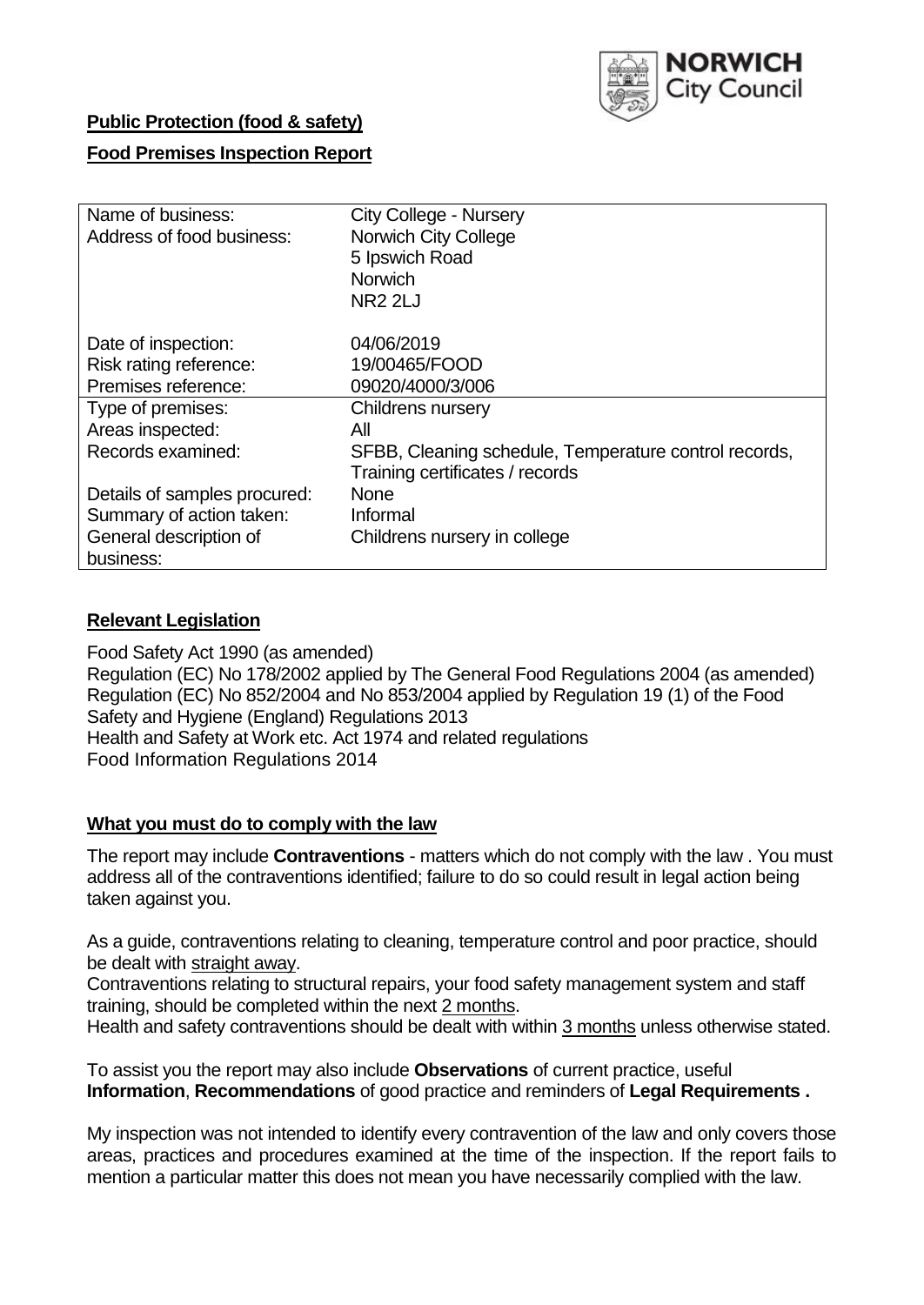# **FOOD SAFETY**

### **How we calculate your Food Hygiene Rating:**

The food safety section has been divided into the three areas which you are scored against for the hygiene rating: 1. food hygiene and safety procedures, 2. structural requirements and 3. confidence in management/control procedures. Each section begins with a summary of what was observed and the score you have been given. Details of how these scores combine to produce your overall food hygiene rating are shown in the table.

| <b>Compliance Area</b>                     |          |    |           | <b>You Score</b> |                |    |           |    |          |  |  |
|--------------------------------------------|----------|----|-----------|------------------|----------------|----|-----------|----|----------|--|--|
| Food Hygiene and Safety                    |          |    | 0         | 5                | 10             | 15 | 20        | 25 |          |  |  |
| <b>Structure and Cleaning</b>              |          |    | $\Omega$  | 5                | 10             | 15 | 20        | 25 |          |  |  |
| Confidence in management & control systems |          |    | 0         | 5                | 10             | 15 | 20        | 30 |          |  |  |
|                                            |          |    |           |                  |                |    |           |    |          |  |  |
| <b>Your Total score</b>                    | $0 - 15$ | 20 | $25 - 30$ |                  | $35 - 40$      |    | $45 - 50$ |    | > 50     |  |  |
| <b>Your Worst score</b>                    | 5        | 10 | 10        |                  | 15             |    | 20        |    |          |  |  |
|                                            |          |    |           |                  |                |    |           |    |          |  |  |
| <b>Your Rating is</b>                      | 5        | 4  | 3         |                  | $\mathfrak{p}$ |    |           |    | $\Omega$ |  |  |

Your Food Hygiene Rating is 5 - a very good standard

000006

# **1. Food Hygiene and Safety**

Food Hygiene standards are excellent. You demonstrated full compliance with legal requirements. You have safe food handling practices and procedures and all the necessary control measures to prevent cross-contamination are in place. **(Score 0)**

### Contamination risks

**Observation** I was pleased to see you were able to demonstrate effective controls to prevent cross-contamination.

**Recommendation** Do not keep childrens medication i.e. Calpol in a food fridge. These should be ideally stored in a dedicated medicine cabinet or storage container away from where food is handled or stored

#### Hand-washing

**Observation** I was pleased to see hand washing was well managed.

#### Personal Hygiene

**Observation** I was pleased to see that standards of personal hygiene were high.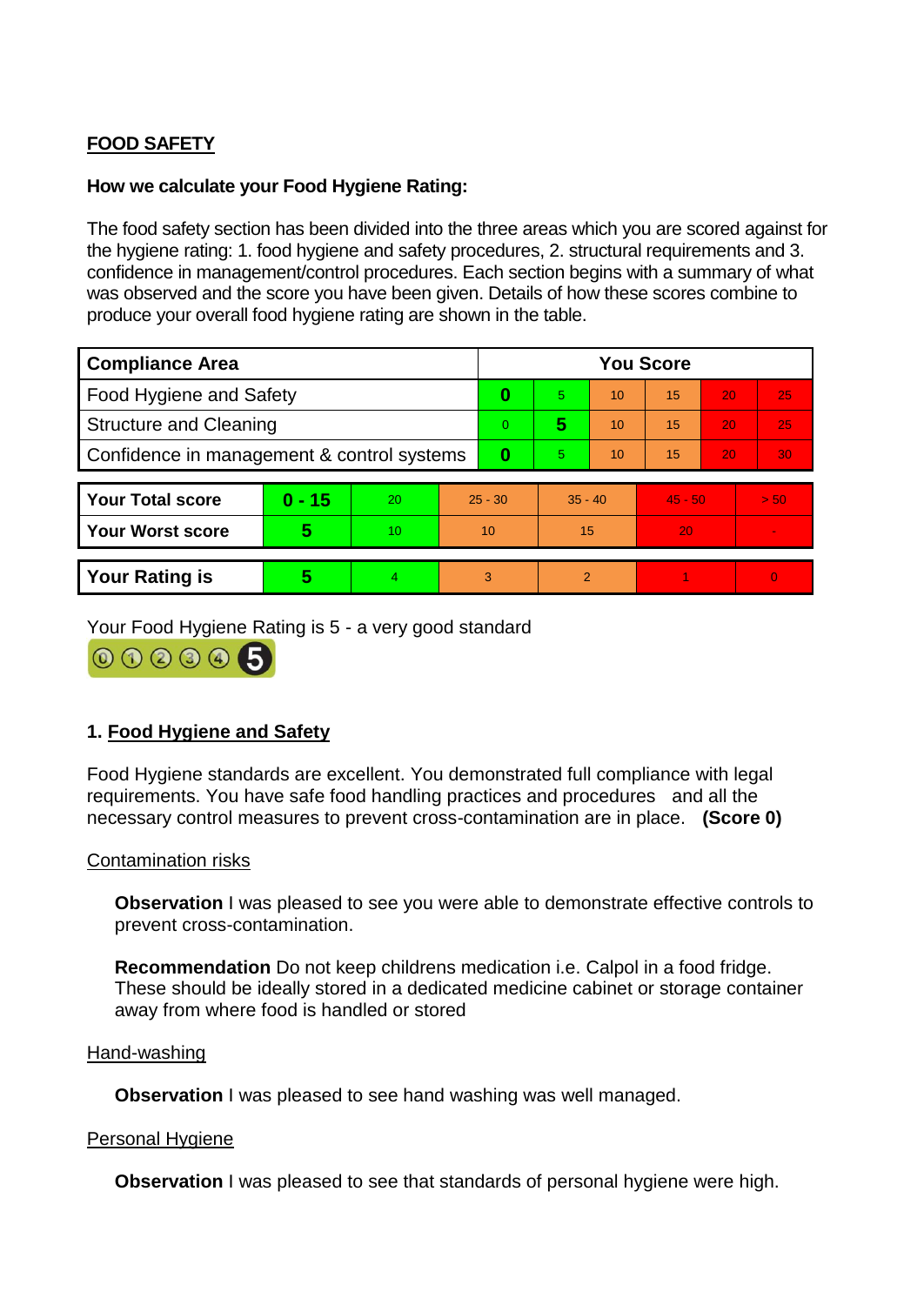### Temperature Control

**Observation** I was pleased to see you were able to limit bacterial growth and/or survival by applying appropriate temperature controls at points critical to food safety and that you were monitoring temperatures.

### **2. Structure and Cleaning**

The structure facilities and standard of cleaning and maintenance are all of a good standard and only minor repairs and/or improvements are required. Pest control and waste disposal provisions are adequate. The minor contraventions require your attention. **(Score 5)**

#### Cleaning of Structure

**Contravention** The following items were dirty and require more frequent and thorough cleaning:

top of rear fly screen door

**Observation** The kitchen had been well maintained and the standard of cleaning was good.

#### Cleaning Chemicals / Materials / Equipment and Methods

**Observation** I was pleased to see that the premises was kept clean and that your cleaning materials, methods and equipment were able to minimise the spread of harmful bacteria between surfaces.

#### Pest Control

**Contravention:** The rear fly screen door had dropped and a gap had formed at the top of the door allowing potential access by pests

### **3. Confidence in Management**

A food safety management system is in place and you comply fully with the law. Hazards to food are understood properly controlled managed and reviewed. Your records are appropriate and being maintained. All your staff are suitably supervised and trained. You have a very good track record. **(Score 0)**

#### Type of Food Safety Management System Required

**Observation** Your SFBB/food safety management system was in place and working well. I was confident you had effective control over hazards to food.

**Observation** You were date labelling perishable foods appropriately and could demonstrate effective control over food spoilage organisms.